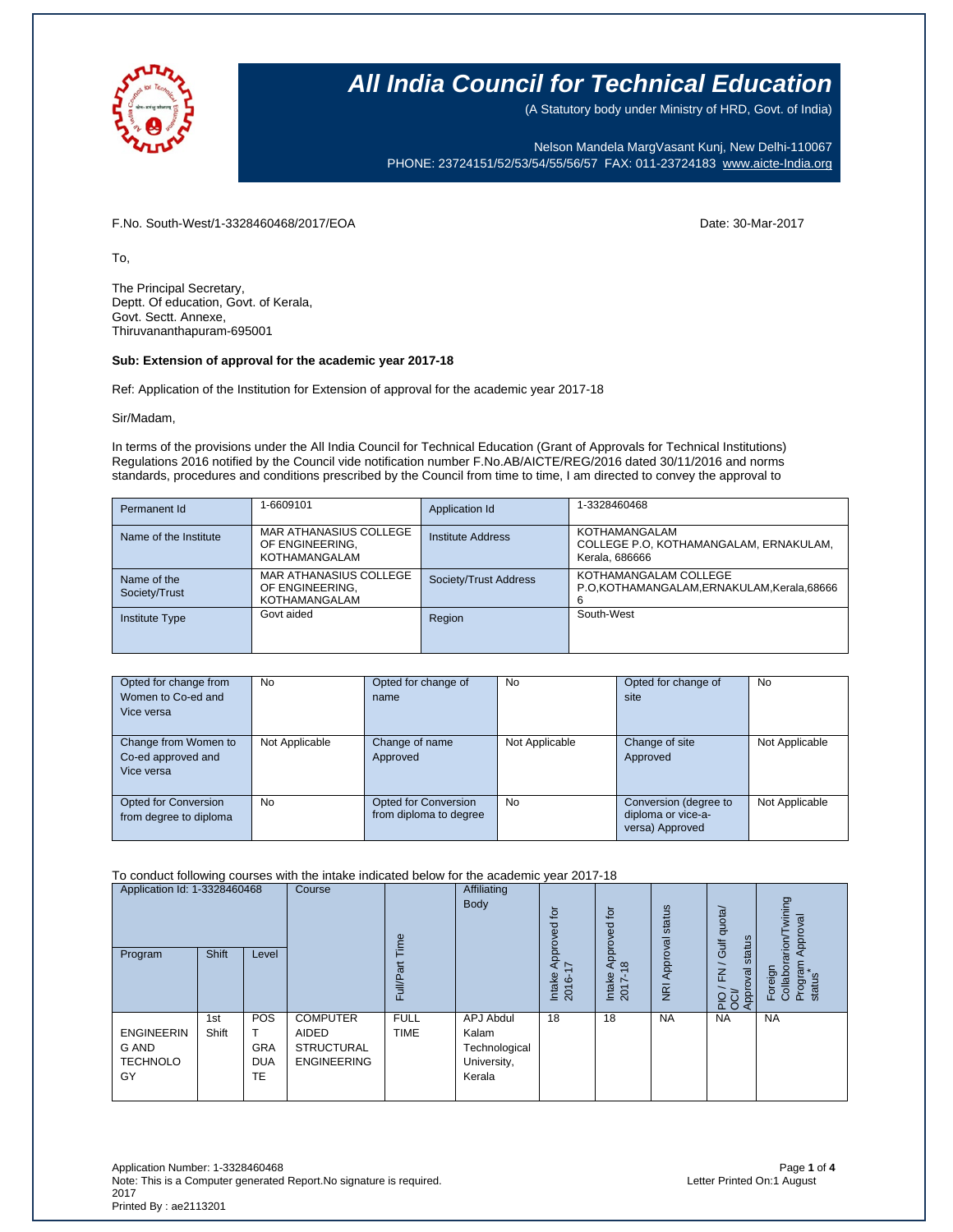

(A Statutory body under Ministry of HRD, Govt. of India)

Nelson Mandela MargVasant Kunj, New Delhi-110067 PHONE: 23724151/52/53/54/55/56/57 FAX: 011-23724183 [www.aicte-India.org](http://www.aicte-india.org/)

| <b>ENGINEERIN</b><br><b>G AND</b><br><b>TECHNOLO</b><br>GY | 1st<br>Shift | POS<br>T<br><b>GRA</b><br><b>DUA</b><br><b>TE</b>   | <b>COMPUTER</b><br><b>SCIENCE AND</b><br><b>ENGINEERING</b>                      | <b>FULL</b><br><b>TIME</b> | <b>APJ Abdul</b><br>Kalam<br>Technological<br>University,<br>Kerala | 24  | 24  | <b>NA</b> | <b>NA</b> | <b>NA</b> |
|------------------------------------------------------------|--------------|-----------------------------------------------------|----------------------------------------------------------------------------------|----------------------------|---------------------------------------------------------------------|-----|-----|-----------|-----------|-----------|
| <b>ENGINEERIN</b><br>G AND<br><b>TECHNOLO</b><br>GY        | 1st<br>Shift | POS<br>T<br>GRA<br><b>DUA</b><br>TE                 | <b>POWER</b><br><b>ELECTRONICS</b>                                               | <b>FULL</b><br><b>TIME</b> | <b>APJ Abdul</b><br>Kalam<br>Technological<br>University,<br>Kerala | 18  | 18  | <b>NA</b> | <b>NA</b> | <b>NA</b> |
| <b>ENGINEERIN</b><br>G AND<br><b>TECHNOLO</b><br>GY        | 1st<br>Shift | POS<br>Т<br><b>GRA</b><br><b>DUA</b><br>TE          | <b>POWER</b><br><b>ELECTRONICS</b><br>AND POWER<br><b>SYSTEMS</b>                | <b>FULL</b><br><b>TIME</b> | <b>APJ Abdul</b><br>Kalam<br>Technological<br>University,<br>Kerala | 24  | 24  | <b>NA</b> | <b>NA</b> | <b>NA</b> |
| <b>ENGINEERIN</b><br><b>G AND</b><br><b>TECHNOLO</b><br>GY | 1st<br>Shift | POS<br>T<br>GRA<br><b>DUA</b><br>TE                 | <b>PRODUCTION</b><br><b>AND</b><br><b>INDUSTRIAL</b><br><b>ENGINEERING</b>       | <b>FULL</b><br><b>TIME</b> | <b>APJ Abdul</b><br>Kalam<br>Technological<br>University,<br>Kerala | 18  | 18  | <b>NA</b> | <b>NA</b> | <b>NA</b> |
| <b>ENGINEERIN</b><br><b>G AND</b><br><b>TECHNOLO</b><br>GY | 1st<br>Shift | POS<br>T<br><b>GRA</b><br><b>DUA</b><br><b>TE</b>   | <b>STRUCTURAL</b><br><b>ENGINEERING</b><br>AND<br>CONSTRUCTIO<br>N<br>MANAGEMENT | <b>FULL</b><br><b>TIME</b> | <b>APJ Abdul</b><br>Kalam<br>Technological<br>University,<br>Kerala | 24  | 24  | <b>NA</b> | <b>NA</b> | <b>NA</b> |
| <b>ENGINEERIN</b><br><b>G AND</b><br><b>TECHNOLO</b><br>GY | 1st<br>Shift | POS<br>Т<br>GRA<br><b>DUA</b><br>TE                 | <b>THERMAL</b><br><b>POWER</b><br><b>ENGINEERING</b>                             | <b>FULL</b><br><b>TIME</b> | <b>APJ Abdul</b><br>Kalam<br>Technological<br>University,<br>Kerala | 24  | 24  | <b>NA</b> | <b>NA</b> | <b>NA</b> |
| <b>ENGINEERIN</b><br><b>G AND</b><br><b>TECHNOLO</b><br>GY | 1st<br>Shift | POS<br>Т<br>GRA<br><b>DUA</b><br>TE                 | <b>TRANSPORTAT</b><br><b>ION</b><br><b>ENGINEERING</b>                           | <b>FULL</b><br><b>TIME</b> | <b>APJ Abdul</b><br>Kalam<br>Technological<br>University,<br>Kerala | 24  | 24  | <b>NA</b> | <b>NA</b> | <b>NA</b> |
| <b>ENGINEERIN</b><br><b>G AND</b><br><b>TECHNOLO</b><br>GY | 1st<br>Shift | POS<br>Т<br>GRA<br><b>DUA</b><br>TE                 | <b>VLSI AND</b><br><b>EMBEDDED</b><br><b>SYSTEMS</b>                             | <b>FULL</b><br><b>TIME</b> | <b>APJ Abdul</b><br>Kalam<br>Technological<br>University,<br>Kerala | 24  | 24  | <b>NA</b> | <b>NA</b> | <b>NA</b> |
| <b>ENGINEERIN</b><br>G AND<br><b>TECHNOLO</b><br>GY        | 1st<br>Shift | <b>UND</b><br>ER<br>GRA<br><b>DUA</b><br><b>TE</b>  | <b>CIVIL</b><br><b>ENGINEERING</b>                                               | <b>FULL</b><br><b>TIME</b> | APJ Abdul<br>Kalam<br>Technological<br>University,<br>Kerala        | 120 | 120 | <b>NA</b> | <b>NA</b> | <b>NA</b> |
| <b>ENGINEERIN</b><br>G AND<br><b>TECHNOLO</b><br>GY        | 1st<br>Shift | <b>UND</b><br>ER<br><b>GRA</b><br><b>DUA</b><br>TE. | <b>COMPUTER</b><br><b>SCIENCE AND</b><br><b>ENGINEERING</b>                      | <b>FULL</b><br><b>TIME</b> | <b>APJ Abdul</b><br>Kalam<br>Technological<br>University,<br>Kerala | 60  | 60  | <b>NA</b> | <b>NA</b> | <b>NA</b> |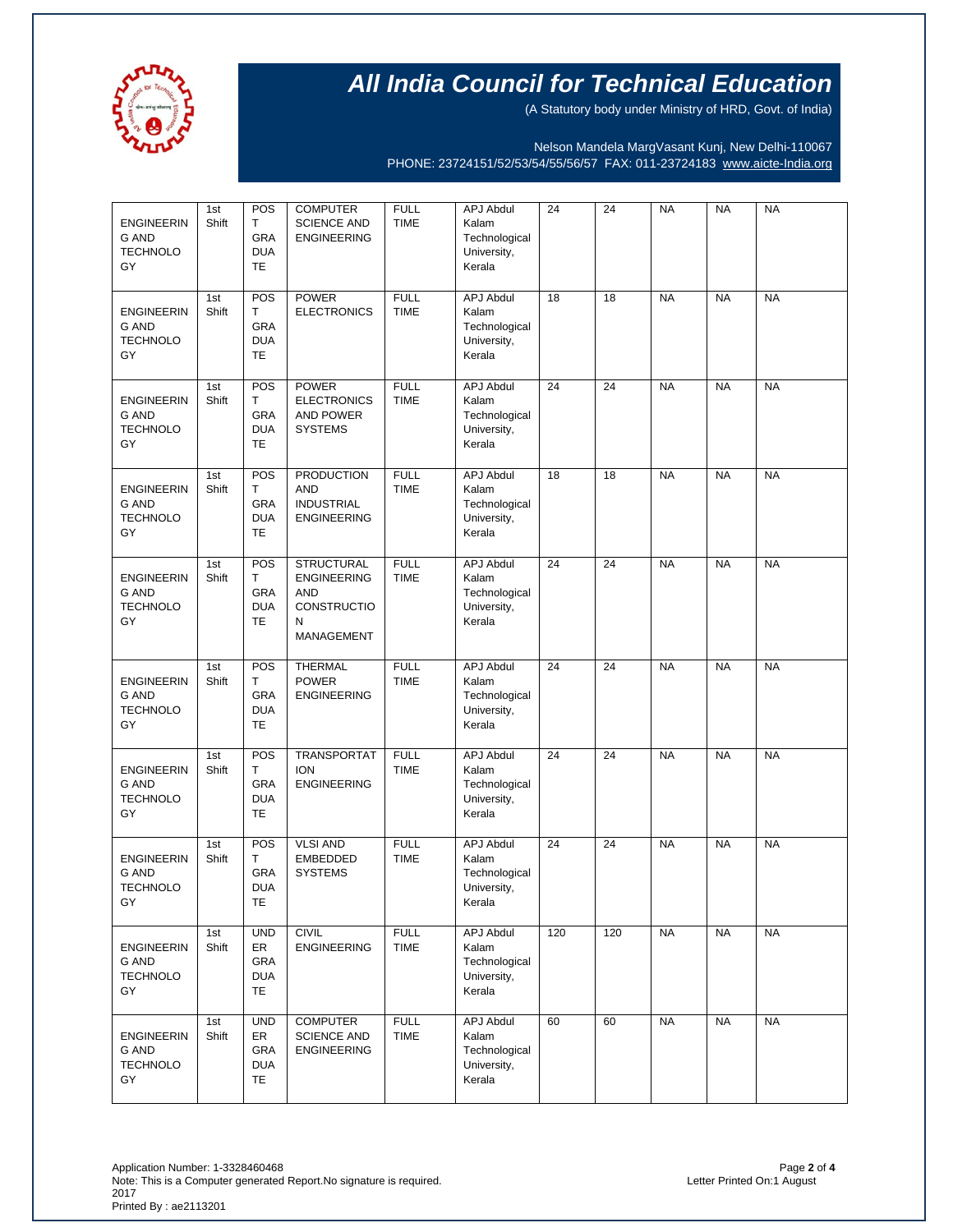

(A Statutory body under Ministry of HRD, Govt. of India)

Nelson Mandela MargVasant Kunj, New Delhi-110067 PHONE: 23724151/52/53/54/55/56/57 FAX: 011-23724183 [www.aicte-India.org](http://www.aicte-india.org/)

| <b>ENGINEERIN</b><br>G AND<br><b>TECHNOLO</b><br>GY | 1st<br>Shift | <b>UND</b><br>ER.<br><b>GRA</b><br><b>DUA</b><br><b>TE</b>       | <b>ELECTRICAL</b><br><b>AND</b><br><b>ELECTRONICS</b><br><b>ENGINEERING</b> | <b>FULL</b><br><b>TIME</b> | <b>APJ Abdul</b><br>Kalam<br>Technological<br>University,<br>Kerala | 120 | 120 | <b>NA</b> | <b>NA</b> | <b>NA</b> |
|-----------------------------------------------------|--------------|------------------------------------------------------------------|-----------------------------------------------------------------------------|----------------------------|---------------------------------------------------------------------|-----|-----|-----------|-----------|-----------|
| <b>ENGINEERIN</b><br>G AND<br><b>TECHNOLO</b><br>GY | 1st<br>Shift | <b>UND</b><br><b>ER</b><br><b>GRA</b><br><b>DUA</b><br><b>TE</b> | <b>ELECTRONICS</b><br>&<br><b>COMMUNICATI</b><br>ON ENGG                    | <b>FULL</b><br><b>TIME</b> | APJ Abdul<br>Kalam<br>Technological<br>University,<br>Kerala        | 120 | 120 | <b>NA</b> | <b>NA</b> | <b>NA</b> |
| <b>ENGINEERIN</b><br>G AND<br><b>TECHNOLO</b><br>GY | 1st<br>Shift | <b>UND</b><br><b>ER</b><br><b>GRA</b><br><b>DUA</b><br><b>TE</b> | <b>MECHANICAL</b><br><b>ENGINEERING</b>                                     | <b>FULL</b><br><b>TIME</b> | APJ Abdul<br>Kalam<br>Technological<br>University,<br>Kerala        | 120 | 120 | <b>NA</b> | <b>NA</b> | <b>NA</b> |
| <b>MCA</b>                                          | 1st<br>Shift | POS<br>т<br><b>GRA</b><br><b>DUA</b><br><b>TE</b>                | <b>MASTERS IN</b><br><b>COMPUTER</b><br><b>APPLICATIONS</b>                 | <b>FULL</b><br><b>TIME</b> | <b>APJ Abdul</b><br>Kalam<br>Technological<br>University,<br>Kerala | 30  | 30  | <b>NA</b> | <b>NA</b> | <b>NA</b> |

The above mentioned approval is subject to the condition that

MAR ATHANASIUS COLLEGE OF ENGINEERING, KOTHAMANGALAM

shall follow and adhere to the Regulations, guidelines and directions issued by AICTE from time to time and the undertaking / affidavit given by the institution along with the application submitted by the institution on portal.

In case of any differences in content in this Computer generated Extension of Approval Letter, the content/information as approved by the Executive Council / General Council as available on the record of AICTE shall be final and binding.

Strict compliance of Anti-Ragging Regulation:- Approval is subject to strict compliance of provisions made in AICTE Regulation notified vide F. No. 37-3/Legal/AICTE/2009 dated July 1, 2009 for Prevention and Prohibition of Ragging in Technical Institutions. In case Institution fails to take adequate steps to Prevent Ragging or fails to act in accordance with AICTE Regulation or fails to punish perpetrators or incidents of Ragging, it will be liable to take any action as defined under clause 9(4) of the said Regulation.

### **Note: Validity of the course details may be verified at www.aicte-india.org**

 **Prof. A.P Mittal Member Secretary, AICTE**

Copy to:

**1. The Regional Officer,** All India Council for Technical Education Health Centre Building Bangalore University Campus Bangalore - 560 009, Karnataka

**2. The Director Of Technical Education\*\*,** Kerala